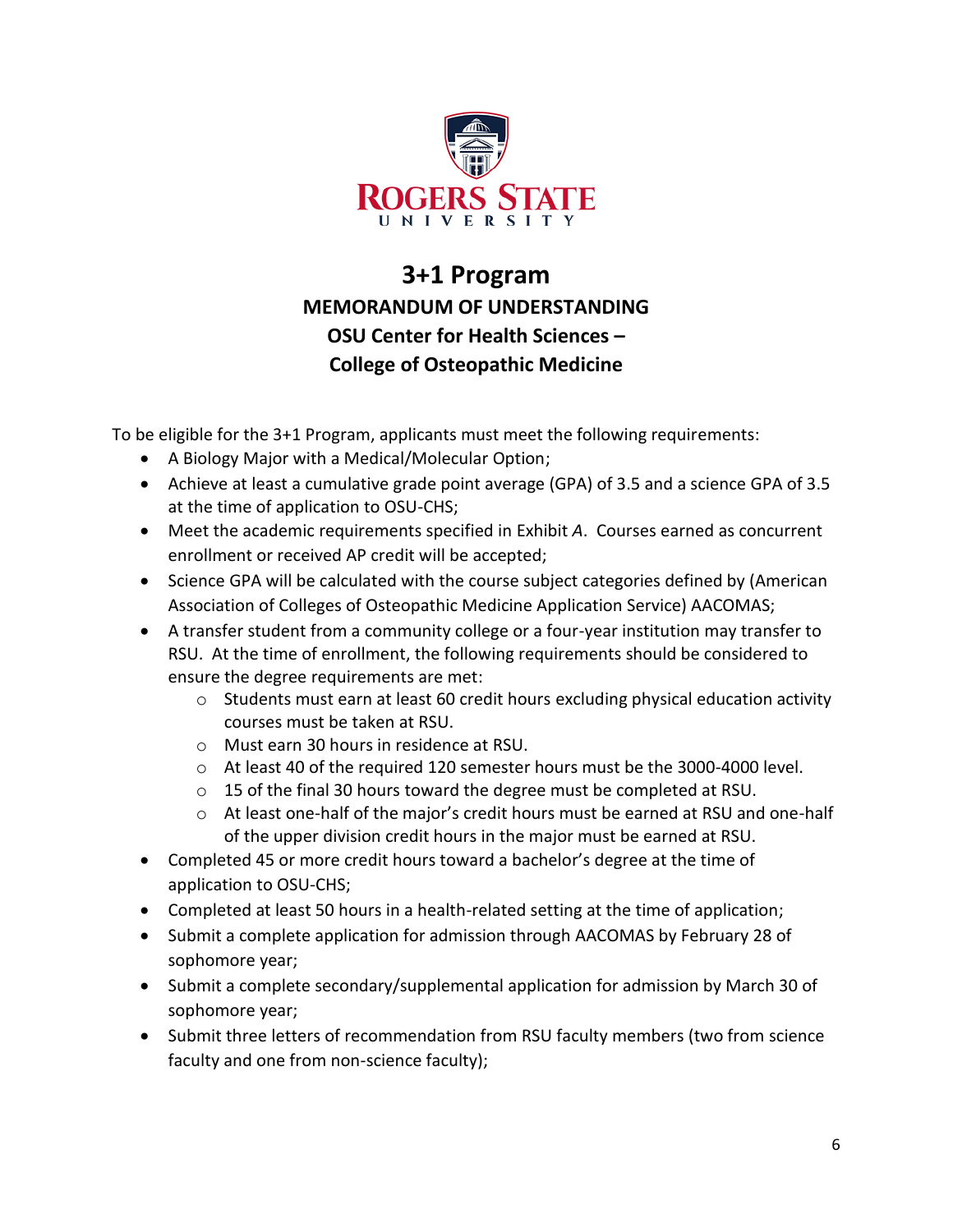- Conduct a personal interview with the OSU-CHS Interview Committee during the spring semester of sophomore year; and
- Must have a valid CASPer Situational Judgement test score on file by April 2022.

Students who meet these requirements will be eligible for the 3+1 Program. Students must check the appropriate box on their secondary/supplemental application to indicate they have met the 3+1 Program requirements. Following an in-person interview, the Chair of the Admissions Committee will notify applicants of the Admissions Committee's decision by May 15, 2022. The applicant will either be granted provisional early acceptance into the 3+1 Program or be invited to apply for admission as a traditional applicant for admission in a later application cycle.

To maintain continued acceptance into the OSU-COM 3+1 Program, provisionally accepted students must satisfy the following requirements:

- Maintain an overall grade point average (GPA) of at least 3.5 and science GPA of at least 3.5;
- Submit a qualifying score of at least a 492 on the Medical College Admission Test (MCAT) by April of their junior year;
- Complete all remaining undergraduate coursework required for the approved 3+1 degree plan during their junior year;
- Request in December of sophomore year and May of junior year transcripts from RSU indicating that all academic requirements outlined in *Exhibit A* have been met;
- Provide documentation stating any student violations or conduct issues on the student's record in May of junior year; and
- OSU-COM may revoke admissions to the 3+1 Program to any student with student violations or conduct issues.

After completing the first year of medical school at OSU-CHS and prior to enrolling in courses for the second year of medical school, 3+1 Program students must:

• Apply for graduation to Rogers State University by March 1 to be included in the spring commencement ceremony as a summer graduate. Students will not officially graduate in May until degree is conferred in the summer, but they may participate in commencement.

## *Exhibit A: Academic Requirements*

To qualify for the 3+1 Program, Oklahoma State University - Center for Health Sciences (OSU-CHS) and Rogers State University (RSU) agree that applicants must complete the following academic requirements.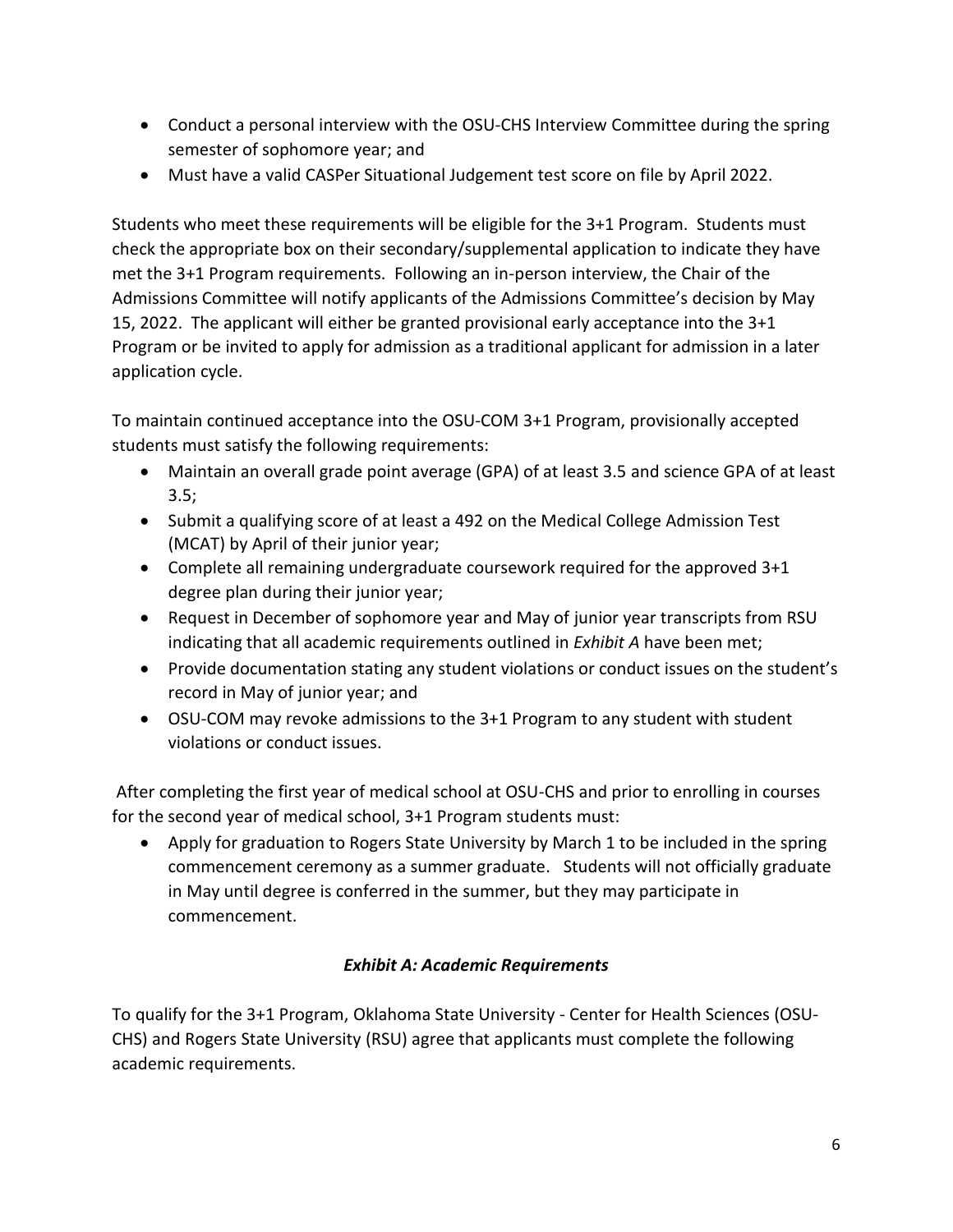| <b>Freshman Year</b>                         |                                   |                        |                               |  |
|----------------------------------------------|-----------------------------------|------------------------|-------------------------------|--|
| <b>Fall Semester</b>                         |                                   | <b>Spring Semester</b> |                               |  |
| <b>ENGL 1113</b>                             | <b>English Composition I</b>      | <b>ENGL 1213</b>       | <b>English Composition II</b> |  |
| <b>BIOL 1144</b>                             | <b>General Cellular Biology</b>   | <b>BIOL 2205</b>       | <b>General Zoology</b>        |  |
| MATH 1513 <sup>1</sup>                       | College Algebra                   | <b>CHEM 1415</b>       | <b>General Chemistry II</b>   |  |
| <b>CHEM 1315</b>                             | <b>General Chemistry I</b>        | <b>MATH 1613</b>       | Trigonometry                  |  |
| CS 1113                                      | <b>Microcomputer Applications</b> |                        |                               |  |
| Math 1715 <sup>1</sup> - Satisfies MATH 1513 |                                   |                        |                               |  |
| requirement and MATH 1613                    |                                   |                        |                               |  |
| <b>18-20 Hours</b>                           |                                   | <b>13-16 Hours</b>     |                               |  |

| <b>Sophomore Year</b> |                             |                        |                             |  |
|-----------------------|-----------------------------|------------------------|-----------------------------|--|
| <b>Fall Semester</b>  |                             | <b>Spring Semester</b> |                             |  |
| <b>CHEM 3125</b>      | <b>Organic Chemistry I</b>  | <b>CHEM 3225</b>       | <b>Organic Chemistry II</b> |  |
| <b>BIOL 2104</b>      | <b>General Botany</b>       | <b>PHYS 1214</b>       | <b>General Physics II</b>   |  |
| <b>PHYS 1114</b>      | <b>General Physics I</b>    | <b>SPCH 1113</b>       | <b>Speech Communication</b> |  |
| <b>HIST 2483 or</b>   | American History to 1877 or | PSY 1113 or            | Introduction to Psychology  |  |
| <b>HIST 2493</b>      | American History since 1877 | SOC 1113               | or Introduction to          |  |
|                       |                             |                        | Sociology                   |  |
|                       |                             |                        | <b>General Education</b>    |  |
|                       |                             |                        | Humanities (3 Hours)        |  |
| 16 Hours              |                             | 18 Hours               |                             |  |

| <b>Junior Year</b>   |                             |                        |                                  |  |
|----------------------|-----------------------------|------------------------|----------------------------------|--|
| <b>Fall Semester</b> |                             | <b>Spring Semester</b> |                                  |  |
| <b>CHEM 3404</b>     | Biochemistry                | <b>BIOL 3204</b>       | Physiology                       |  |
| <b>BIOL 3503</b>     | Molecular Cellular Biology  | <b>BIOL 3525</b>       | <b>Biology of Microorganisms</b> |  |
| <b>BIOL 3512</b>     | <b>Molecular Techniques</b> | <b>POLS 1113</b>       | American Federal                 |  |
|                      | Laboratory                  |                        | Government                       |  |
| <b>BIOL 3024</b>     | Genetics                    |                        | <b>General Education Global</b>  |  |
|                      |                             |                        | Studies (3 Hours)                |  |
|                      | <b>General Education</b>    |                        |                                  |  |
|                      | Humanities (3 Hours)        |                        |                                  |  |
| 16 Hours             |                             | 15 Hours               |                                  |  |

*98-99 hours total during first 6 semesters. 22-23 hours remaining for 'senior year.'* **Suggested Course Substitutions for Senior Year**

| <b>RSU Course</b>                    | <b>OSU-CHS Course</b>                       |  |
|--------------------------------------|---------------------------------------------|--|
| <b>Program Core (3 Hours)</b>        | <b>Various Coursework (6 Hours)</b>         |  |
| <b>BIOL 4602 Research Methods I</b>  | CLME 8801 Focus Course in Lab Medicine      |  |
| <b>BIOL 4801 Research Methods II</b> | <b>CLME 8821 Focus Course in Geriatrics</b> |  |